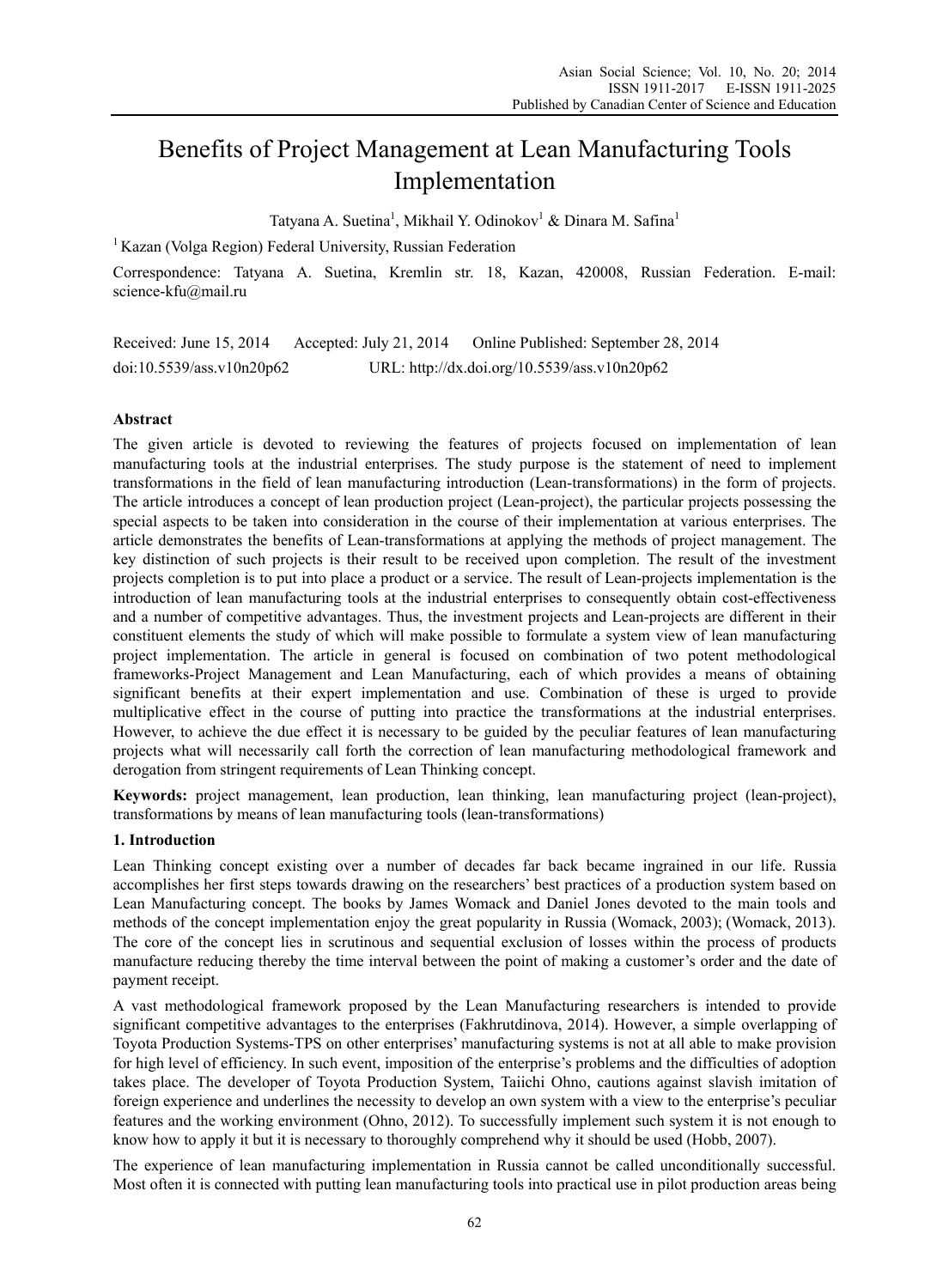only a part of produce manufacturing chain. At the same time the losses eliminated on one manufacturing site turn to be negligible as compared to those existing on other work sites. According to the algorithm proposed by James Womack and often used in the course of lean manufacturing implementation, one of the determining factors of its prosperous accomplishment is to follow the slogan: to begin transformations wherever possible being not involved with strategic issues (Womack, 2003). But this way of introduction most often brings to randomness of realized reformations in view of paying less attention to their goals and possible results. The efficient tactics cannot be provided in the absence of clearly defined implementation strategy.

For improvement of the effectiveness in carrying out the reformations as pertaining to lean manufacturing tools it is necessary to raise the level of general office administration, to lay down measurable and achievable aims, to provide integrated nature of transformations not bringing the randomness in the process. Fulfillment of all these conditions will make provisions for applying the project management methodological framework in the course of reformations. Project Management has proved itself as the universal approach to highly-efficient attaining the goals of various nature and scale. Nowadays project management exists in the form of the universal methodological framework elaborated to a high standard and defining all aspects of the objective achievement process (PMI, 2013). At present the transition to the International Standard of Project Management from the series of International Organization for Standardization, ISO (Panasyuk, 2014) which may be used in organizations of any type for any projects independent from their scale, complexity and duration. Russia possesses its own experience of project management developed by Ivan Mazur and Vladimir Shapiro (Mazur et al., 2014), and some national standards based on the norms developed by the American Institute of Project Management (Project Management Institute, PMI) (PMI Moscow department, 2004). The vast experience of project management is able to serve the good turn at adaptation of lean manufacturing tools.

#### **2. Methods**

A part of tools can be implemented discretely but some organizations such as production line shops can be realized solely at distinct coordinating of all subdivisions involved in value engineering. That is why the renovations of this type require complex examination of enterprises and forming the strategy of implementation aiming at achievement of clearly defined measurable targets.

It makes sense to apply project approach at realizing transformations in the course of lean manufacturing introduction. For this purpose it is wise to begin with elaborating a program of renovations (Lean-program) as the complex of interrelated projects aimed at lean manufacturing principles adoption throughout the whole enterprise. The project comprising the complex of measures directed to elimination of certain losses in a certain subdivision with the help of lean manufacturing tool introduction we shall call Lean-project. (Suetina, 2012).

Lean-project allows eliminating concrete production losses and yields a technological result expressed in more economic and careful attitude towards all the resources, in particular, in the form of time saving. If this technological result can be interpreted in money terms its result acquires economical - technological character. The problem is in the fact that only the result of all Lean-projects within the frames of one technological chain including realization of output can be interpreted in monetary form. Otherwise, the economic result of Lean-project remains to be virtual. Thus, it is a reflection of the fact that the Lean-program has the real economic substance and economic feasibility.

Lean-projects possess their own peculiarities and features making them distinctive of other projects and hereupon require correction of project management methods and application of certain specialized procedures being not recorded in the standards (Suetina, 2013).

One of the main difficulties occurs at laying down the aims of lean manufacturing project since the project approach implies certain, achievable and measurable goals making possible to state completion of the project or the extent of their accomplishment. But in accordance with lean manufacturing concept lean- transformations cannot be accomplished: they must be carried out continuously and universally (Shingo, 2007). If Lean-projects come in the part of the enterprise Lean-program hierarchy structure, then they can have intermediate objectives being concrete and achievable, and the Lean-program itself can have continuous character permitting to initiate other projects when implementing one of them. The goal of the Lean-project in this case will be expressed in certain amount of losses to eliminate which in a certain subdivision it is possible with the help of some lean manufacturing tools introduced therein. In such a case one gets a possibility not only to supervise the course of Lean-project but clearly define the moment of its accomplishment.

To determine Lean-projects goals and feasibility it is possible to use value stream mapping (VSM) (Rother, 2006); (Jones, 2002). VSM of starting conditions ("as it") and desirable state ("as to be") are the best substantiation of the need to implement this or another renovation in the field of lean manufacturing. The quantity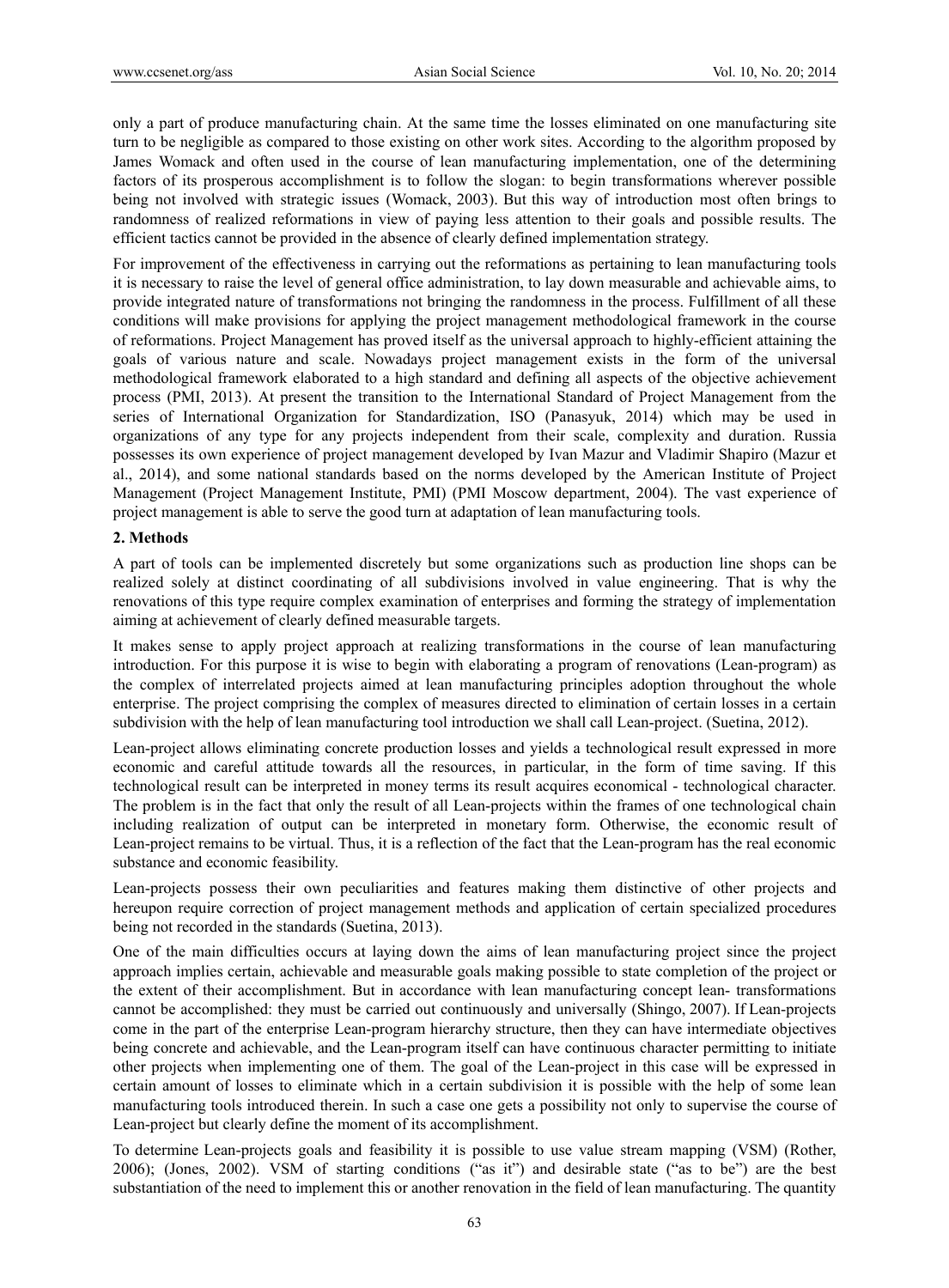of losses that can be eliminated in the process of Lean-projects execution and estimated based on the value stream mapping appears to be the best method of expressing its goals. In this case they bear the achievable and measurable character what is very important at managing of any object or process.

The possibility to determine clearly defined success criteria of Lean-projects which can allow judging of their execution quality is also extremely important. In the quality of Lean-projects success criteria it is possible to use performance targets of value stream mapping for instance, the stream efficiency representing the ratio of value addition time to order execution time expressed in percentage. The time of value addition is the time when the value is added to a product within its processing. The time of the order execution is the full time of the value passing through the stream, from input to output. Depending on the features and quality of the production process the stream efficiency after Lean- project accomplishment can grow in tens of times.

## **3. Results**

Application of project approach at managing the process of lean manufacturing tools introduction is capable to give considerable advantages. These advantages are summarized in Table 1 according to a process model of project management. (Pinto, 1998); (PMI, 2013).

| The<br>of<br>stage<br>lean<br>manufacturing<br>project<br>implementation | Advantages of project management use                                                                                                                                                                                                                                                            |  |  |  |  |
|--------------------------------------------------------------------------|-------------------------------------------------------------------------------------------------------------------------------------------------------------------------------------------------------------------------------------------------------------------------------------------------|--|--|--|--|
| of<br>Initiation<br>lean<br>manufacturing project                        | The possibility to use achievable and measurable goals and the project<br>accomplishment success criteria based on the projects initiation according to value<br>stream mapping (VSM).                                                                                                          |  |  |  |  |
|                                                                          | The possibility to use Lean-projects hierarchy structure and forming on its ground a<br>complex renovation program making possible to estimate possible realistic<br>economic effect from the complex realization.                                                                              |  |  |  |  |
|                                                                          | Managerial accounting system implement continuous transformations with the help<br>of Lean- program planning by method of "arriving wave" (Mazur et al., 2014),<br>what complies with the principles of continuous improvement Kaizen (Shingo,<br>2007).                                        |  |  |  |  |
| manufacturing<br>Lean<br>project planning                                | Application of clearly defined planning algorithm based on the main and auxiliary<br>planning processes. Construction of the plan of measures and diagram schedule of<br>their implementation with due regard to necessary resources and cost.                                                  |  |  |  |  |
| Execution and control of<br>manufacturing<br>Lean<br>project             | Provision with work schedules complying with frequency of accounting and<br>control. Assurance of managerial accounting system proper functioning.                                                                                                                                              |  |  |  |  |
| manufacturing<br>Lean<br>project analysis                                | The possibility to analyze the course of the project execution using special methods<br>within the frames of project methodology including Earned Value (Earned Value<br>Method) (Mazur et al., 2014; PMI, 2013). Forming time and cost borders for<br>achievement of lean manufacturing goals. |  |  |  |  |
| manufacturing<br>Lean<br>project management                              | Raising the level of the implementation project manageability and of the general<br>level of management and culture at the enterprise. Improvement of professional and<br>educational competence of the enterprise staff.                                                                       |  |  |  |  |
| Accomplishment of Lean<br>manufacturing project                          | Provision of the possibility to determine the termination point of the certain<br>Lean-transformations implemented in each certain subdivision in accordance with<br>the projects initiated.                                                                                                    |  |  |  |  |

|  |  |  | Table 1. Advantages of project management at implementing of lean manufacturing tools |
|--|--|--|---------------------------------------------------------------------------------------|
|  |  |  |                                                                                       |
|  |  |  |                                                                                       |

## **4. Discussion**

The suggestions set forward in the article are innovative. The authors are unaware of any discussions published in the main scientific magazines or any other scientific publications and devoted to the issues raised in the article. Some issues under examination were touched on in the works of the given article co-author (Suetina, 2012), (Suetina, 2014). The problems of project approach to performing Lean-transformations were also considered by Alexander Pyatkov (Pyatkov, 2009).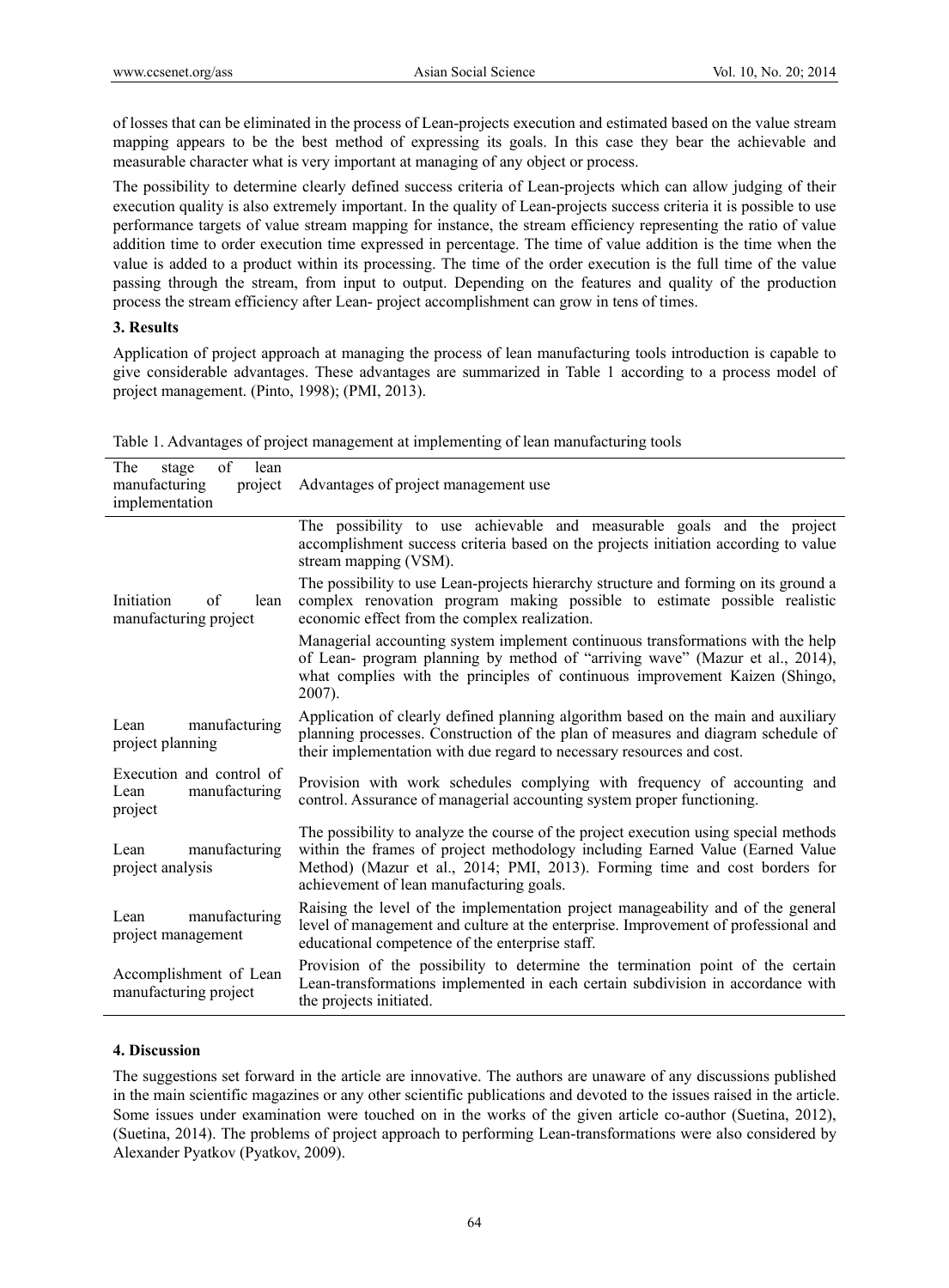#### **5. Conclusion**

As can be seen from the above the project management can turn to be useful at all the stages of transformations performance at the enterprise with the help of lean manufacturing tools. The utilization of the project management will reduce the randomness of tools introduction and will make possible to enable the discipline bringing in the process orderliness and goal orientation. We can state with assurance that competent and professional combination of Project Management with the concept of Lean Manufacturing is capable to create synergetic effect and to increase many fold the effectiveness of renovations. But it should be born in mind that Lean-manufacturing projects have certain peculiarities imposing the special requirements at using the project management methods and that to effectively apply the suggested methods it is necessary to have a balanced and proper functioning system of management accounting.

## **6. Summary**

For a great many of enterprises only beginning to acquire the concept of Lean Manufacturing the process of its implementation appears to be rather difficult. Facing the problems many enterprises become disappointed in the concept and refuse to continue its further adoption. Application of the project framework in view of the features described in the given article must play the part of the implementation efficiency multiplier and enable the number of advantages, in particular, normalizing the implementation process, providing the meeting of deadlines and the cost of renovations introduction, effective allocating of the resources and involving all the enterprise personnel therein.

Rich experience gained in the sphere of Lean Manufacturing and Project Management implementation is worth studying. The issues of their combined use with the analysis of their points of contact and divergence also deserve examination. The given article is the first in the series of works planned to be published with a view of various aspects in Lean manufacturing projects management.

#### **References**

- *A Guide to the Project Management Bode of Knowledge.* (5th ed.). (2013). Newtown Square: Project Management Institute.
- *A Guide to the Project Management Bode of Knowledge*. (1996). Newtown Square: Project Management Institute.
- *A Guide to the Project Management Body of Knowledge*. (Liberzon VI ed.). (2004). Moscow: PMI.
- Fakhrutdinova, E., Severyanov, O., Shigabutdinov, A., & Fakhrutdinov, R. (2014). The crisis of 1998 in Russia: Political intervention and its implications. *Life Science Journal, 11*(6s), 442-447.
- Hobbs, D. P. (2004). *Lean manufacturing implementation a complete execution manual for any size manufacturer*. Moscow: J. Ross Pub.
- Jones, D., & Womack, J. (2002). *Seeing the whole: Mapping the extended value stream*. S.l.: LEI
- Karasik, E., Yagudin, R., Leukhin, A., & Zagidullina, V. (2014). Improvement of social policy towards the disabled in the Russian Federation. *Life Science Journal, 11*(6s), 478-481.
- Kirshin, I. (2014). Modeling the long-term trend of accumulation of knowledge. *Life Science Journal, 11*(6s), 482-486.
- Mazur, I., Shapiro, V., & Olderogge, N. (2014). *Project management.* Moscow: Omega-L.
- Ohno, T. (2012). *Taiichi Ohnos Workplace Management: Special 100th Birthday Edition*. New York: McGraw Hill.
- Panasyuk, M., Pudovik, E., & Sabirova, M. (2014). Problems of labor market of modern Russia in conditions of stable economic growth. *Life Science Journal, 11*(6s), 487-489.
- Pinto, J. (1998). *Project Management.* San Francisco: Jossy-bass Inc.
- Pyatkov, A. (n. d.). Project approach to Lean transformation and not only. *LeanZone.ru*. Retrieved May 23, 2014, from http://www.leanzone.ru/index.php?option=com\_content&view=article&id=254:proektniy-podhoddlya-lean-preobrazovaniy&catid=38&Itemid=90
- Rother, M., & Shook, J. (2006). *Learning to see: Value stream mapping to create value and eliminate muda* (2nd ed.). Moscow, Russia: Lean Enterprise Institute.
- Safiullin, L., Novenkova, A., Safiullin, N., & Ismagilova, G. (2014). Prospects of small business in Tatarstan. *Life Science Journal, 11*(6s), 396-399.